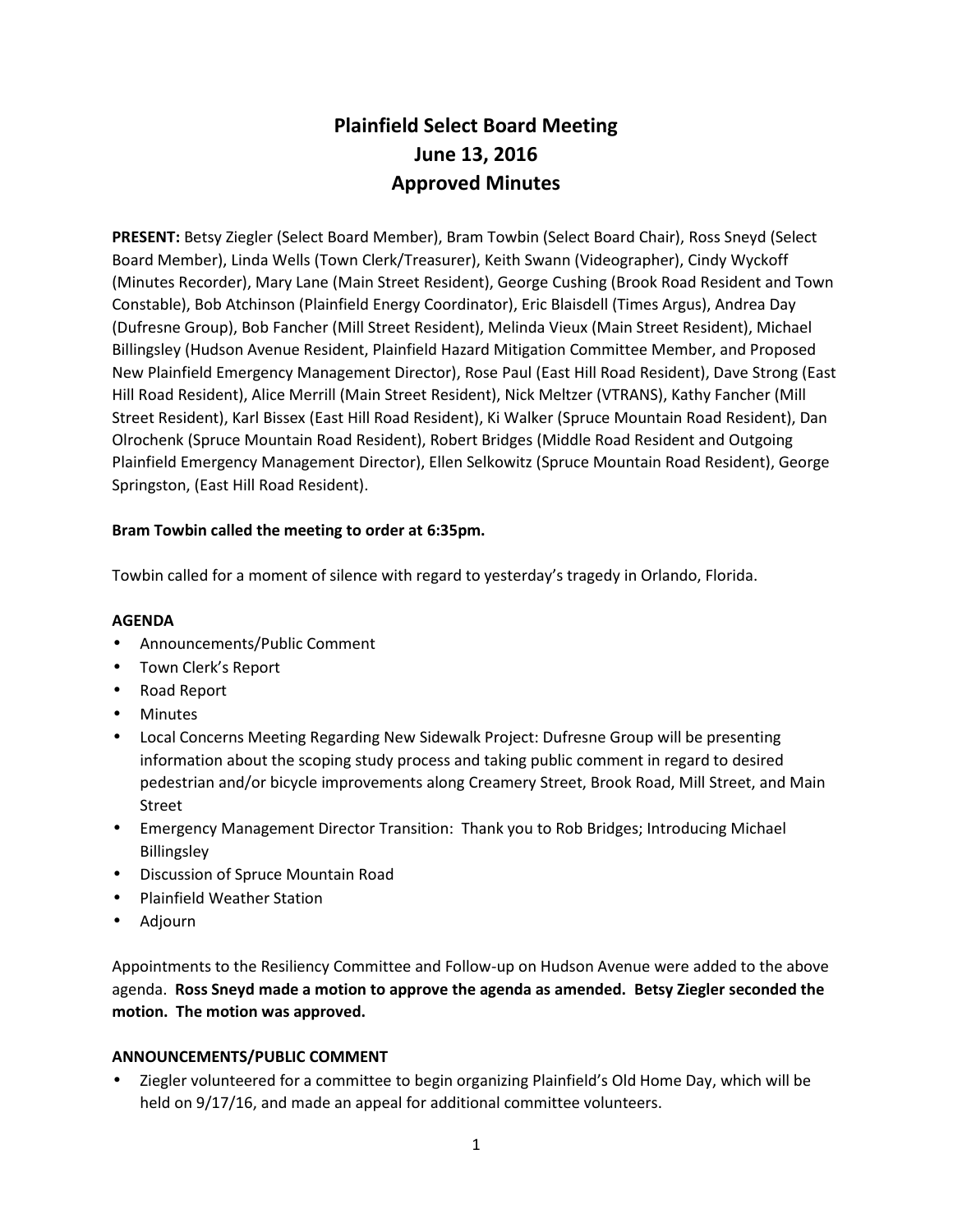Towbin thanked Ziegler for her work on flower beds around the Village and called for additional volunteers. Anyone interested should contact Ziegler, Town Clerk Linda Wells, or Towbin himself.

## **FOLLOW-UP ON HUDSON AVENUE**

 Towbin reviewed the water drainage problem on Hudson Avenue, noting subsequent ditch-digging work done by the Road Crewed to address the issue. Towbin directed Road Foreman Mike Nolan to alert him to the need for re-digging the ditch when necessary. Towbin and Sneyd noted that the Town has been responsive to the situation, and Sneyd called for a formal motion to draft a letter to the landowner stating that the Town will not be making any financial restitution as requested by the landowner. Ziegler noted the notification issue involving cars that park in that area when ditch digging work needs to be done. Nolan stated that keeping the ditch dug in the summer was not a problem, but that in the winter the ditch under cars gets packed with ice. Discussion followed on an alternative area for parking. **Sneyd made a motion that the Select Board send a letter to the landowner explaining that the Town has no financial obligation as requested by the landowner, that the Town will keep the ditch clear as long as cars are not obstructing access, and that notifications will be placed on cars that are obstructing access to re-digging the ditch. Towbin seconded the motion. The motion was approved.**

## **ROAD REPORT**

- Towbin stated that three bids have been submitted for sand and hauling: \$735 per yard; \$710 per yard; and \$715 per yard. Towbin noted, and Nolan agreed, that the services from the two lowest bids would be identical and recommended that the lowest bid of \$710 per yard be accepted. **Ziegler made a motion to accept the \$710 per yard bid from M. Brown Trucking. Sneyd seconded the motion. The motion was approved.**
- Towbin invited everyone to help themselves to freshly cut peonies that he had brought from his flower farm to share.
- Nolan noted that the Road Crew will be able to finish up grading work this week and will start working on the Recreation Field Road culvert next week. Towbin stated that Dubois & King was doing impressive work on repairing the crumbling wall at the base of Cameron Road, which Nolan said will be completed by tomorrow. Towbin noted that there is severe erosion at a culvert on Country Club Road, which Nolan said he will attend to this week.

# **REPORT FROM BOB ATCHINSON**

 Energy Coordinator Bob Atchinson presented a certification letter stating that the Electric Vehicle (EV) Charging Station has been completed and that project expenditures have reached 100% of the grant funding. Towbin signed the document on behalf of the Select Board. Atchinson also read aloud a close-out statement written to the grantors at the Vermont Agency of Natural Resources, the Vermont Agency of Commerce and Community Development, EV Vermont, and the Vermont Downtown Program, noting a few measures yet to be taken and the success of the honor-system coin box used to offset kilowatt usage. Towbin stated that in all the real estate listings for Plainfield, it is noted that that the Town now has an EV Charging Station. Towbin commended Atchinson for his work on bringing both the charging station and the solar array at the Park and Ride to fruition, which was met with applause from the meeting participants.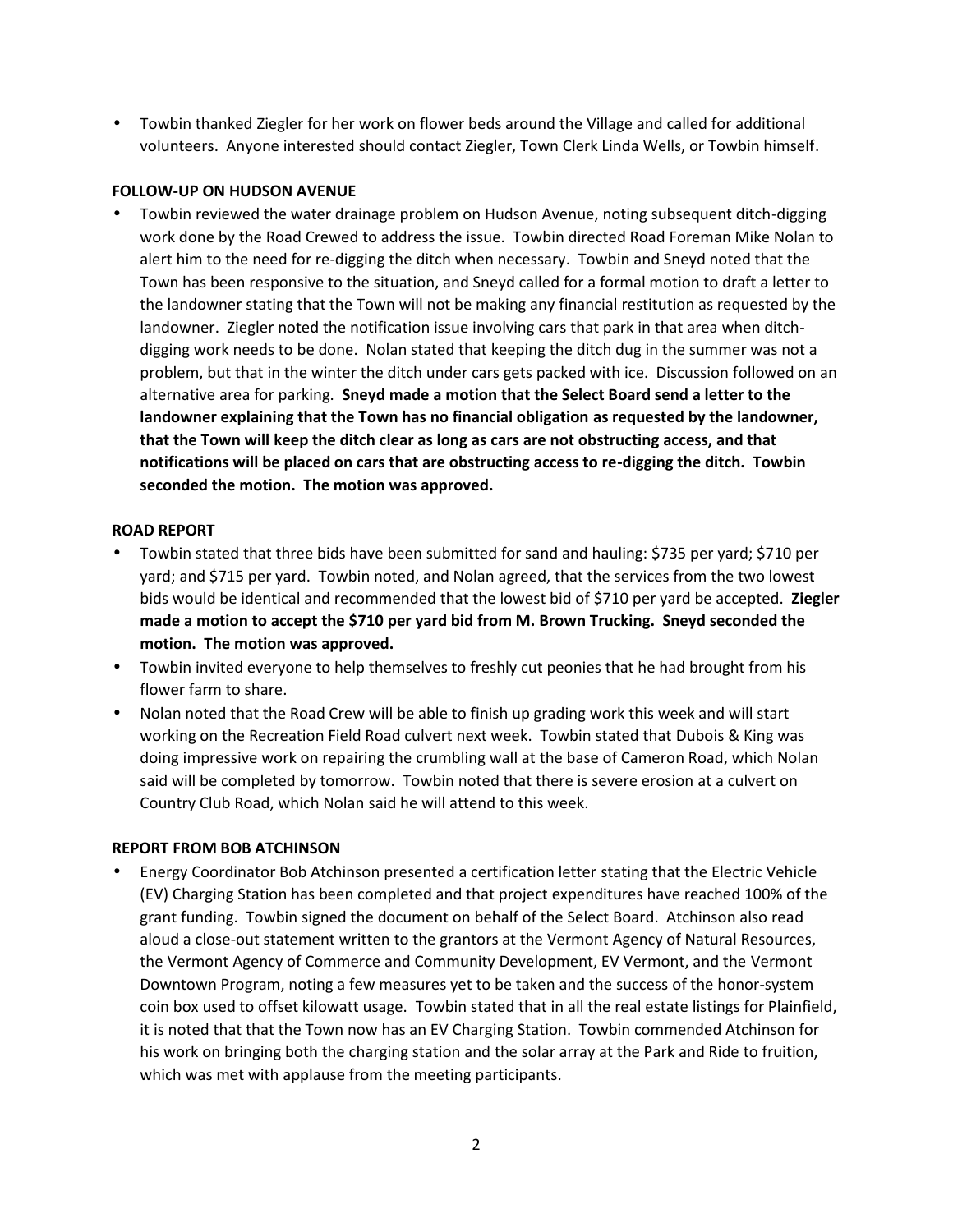• In terms of municipal lighting, Atkinson reported on the strobing-light issue at the entrance to Recreation Field Road, that three new lamps will be installed by GMP at no cost, and that he was addressing directional issues regarding a couple of lights in the Village. Resident Mary Lane asked about the absence of a light near her house on Main Street and Towbin stated the issue might be addressed by increasing the brightness level of another light in the vicinity.

#### **TOWN CLERK'S REPORT**

- Town Clerk Linda Wells noted her recent discussion with the person responsible for mowing about several areas that need trimming around the Village. Discussion followed regarding a tree down by the tennis court at the Recreation Field and trimming by the solar array at the Park and Ride, which Towbin said would be discussed more fully at a later time.
- Wells noted a correspondence from L&D Safety Marking requesting traffic control from the Town when the company comes to paint fog lines at the end of Creamery Street and stop lines. After determining that the streets could not be closed off during the painting process, Towbin requested that Ziegler ask the company for an estimate on the cost of providing a flagger.

#### **LOCAL CONCERNS MEETING REGARDING NEW SIDEWALK PROJECT**

 Ziegler introduced Andrea Day from the Dufresne Group, who is the project engineer for the Lower Village Sidewalk Scoping Study. The purpose of this first public-input meeting is to provide preliminary information on the project and receive feedback from residents on installing sidewalks on Creamery Street and Brook Road to connect to the existing sidewalks in the Village. Day explained that as a result of this meeting, a Purpose and Needs Statement will be created to develop alternatives that address any issues raised, which subsequently will be reviewed at a second public meeting. The scoping phase of the project will culminate in a final report, reviewed by both the Town and VTRANS, in mid-February 2017. Objectives thus far in the conceptual phase involve slowing down speeding vehicles, promoting pedestrian travel and safety, and completing the sidewalk infrastructure around the Lower Village, including addressing such problem areas as the pole in the sidewalk leading up to the Park and Ride. Discussion ensued including widening bridges on Brook Road and Mill Street to accommodate a sidewalk and timing both projects to coincide, pedestrian and bicycle traffic, the narrowness of Brook Road, drainage issues, sidewalk width, potential encroachment on properties, when the actual construction phase would begin, privacy issues with the added presence of sidewalks, proximity of barn to road on Creamery Street, encouraging use of the Park and Ride by enhancing pedestrian safety, and making the Village more attractive and cohesive. Project information presented by the Dufresne Group can be found on its website at www.dufresnegroup.com.

### **EMERGENCY MANAGEMENT DIRECTOR TRANSITION**

 Towbin thanked Rob Bridges for his service on both Plainfield's Development Review Board (DRB) and as the Town's Emergency Management Director. Due to his upcoming retirement in November of 2016, Bridges will be stepping down from both the DRB at the end of his term in March 2017 and as Emergency Management Director effective 9/1/16. Michael Billingsley has agreed to succeed Bridges as Emergency Management Director and Bridges will be available until December 2016 to help with any transition issues. Bridges encouraged the Select Board to consider adding a line item to the budget in support of the position in the future for such things as training, travel, educational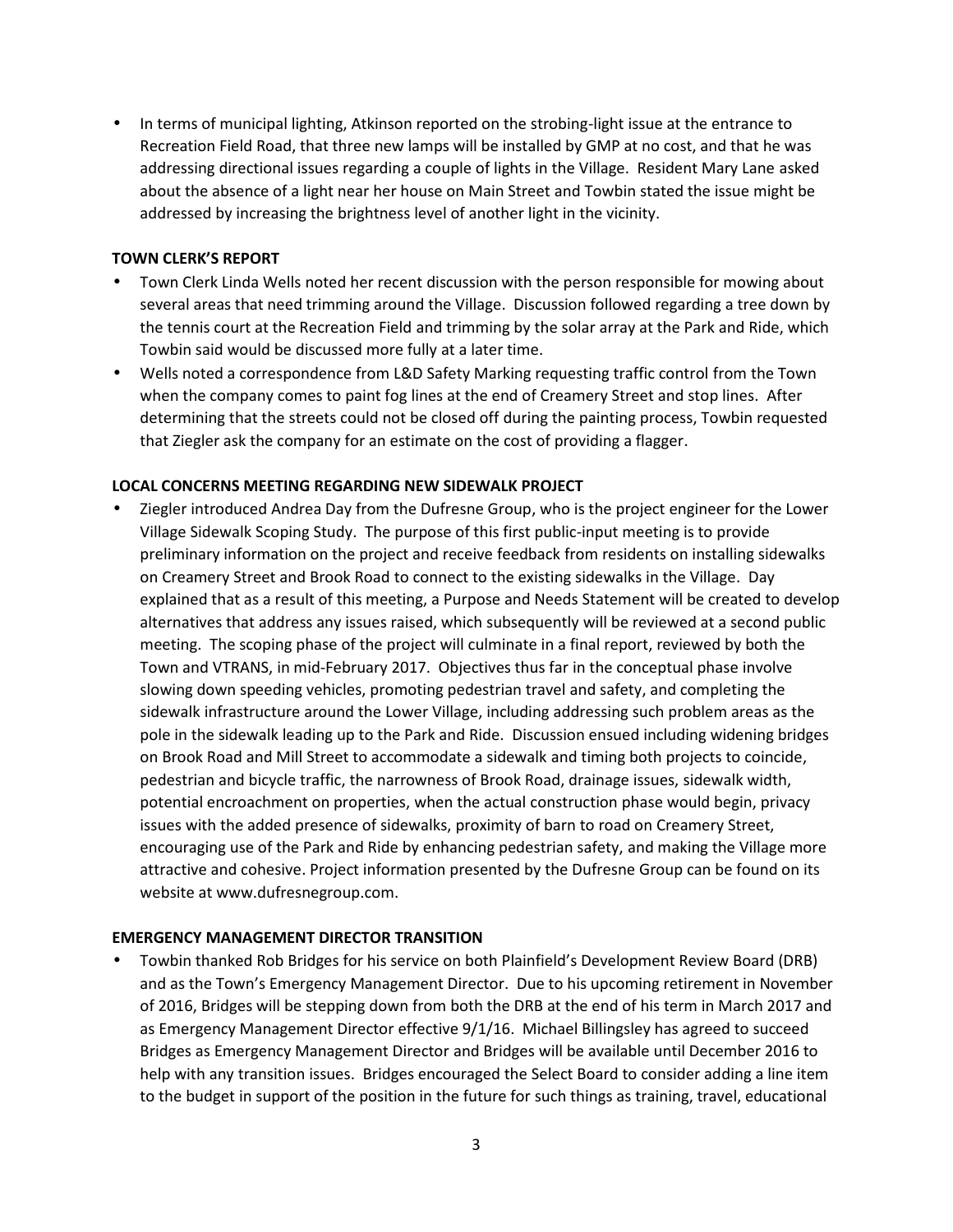materials, and supplies to support the Red Cross shelter at Goddard College. Meeting participants gave a round of applause in appreciation for Bridges's service. Bridges made a brief statement regarding his work in the position and voiced support for Billingsley as his replacement going forward. It was decided that the formal appointment of Billingsley take place at the next Select Board meeting and that adding a line item for the position be considered when Town budget discussions take place.

#### **DISCUSSION OF SPRUCE MOUNTAIN ROAD**

 Towbin reviewed the situation on Spruce Mountain Road regarding varied complaints of unauthorized encampments and issues at the turnaround area before the trailhead parking lot. He gave examples of circumstances where local government has and does not have a responsibility in managing complaints by neighbors. Discussion followed regarding keeping the turnaround area clear and making sure that any vehicles that are parked or being worked on in the area are well off the side of the road. It was noted that there is a car on its side with the potential for leaking fluids into the ground, which the owner of the car assured was not the case. Towbin recommended that the car owner talk with Zoning Administrator Karen Storey regarding any regulations and/or permit requirements. The discussion concluded on this not being a case of the Town dictating what needs to be done to correct the issues, but the concept of maintaining an element of neighborliness and quality of life. Sneyd noted, however, that the car on its side has to be removed and Towbin suggested contacting those in the Town who might be able to help find an inexpensive means of towing it from the premises.

#### **PLAINFIELD WEATHER STATION**

 In light of the potential for flash flooding affecting Plainfield, Resident George Springston presented for consideration the idea of setting up a weather station for citizens to access through the internet. He noted a network of amateur weather stations throughout the country and beyond that are quite effective in providing supplemental information and warnings. The cost of an appropriate model for such use is approximately \$1,200, including all the accessories needed to enable it to be web-based. Springston has spoken to Michael Birnbaum, who would be willing to host a station. He noted the necessity of having a dependable internet connection and reliable power, and the advantage of having someone somewhat technically savvy and detail-oriented to deal with such issues as backup battery power in the event of an outage. Towbin noted his enthusiasm for the idea of a weather station, especially in terms of the weather situation going forward, but stated that fitting it into the budget would need to be considered. Sneyd asked about Town ownership of the station, what an agreement might look like with Birnbaum, and the possibility of grant funding.

### **APPOINTMENTS TO THE RESILIENCY COMMITTEE**

• Ziegler noted that two people, Dave Ferland and Loona Brogan, have expressed interest in joining the Resiliency Committee. **Ziegler made a motion to appoint Dave Ferland and Loona Brogan to the Resiliency Committee. Towbin seconded the motion. The motion was approved.**